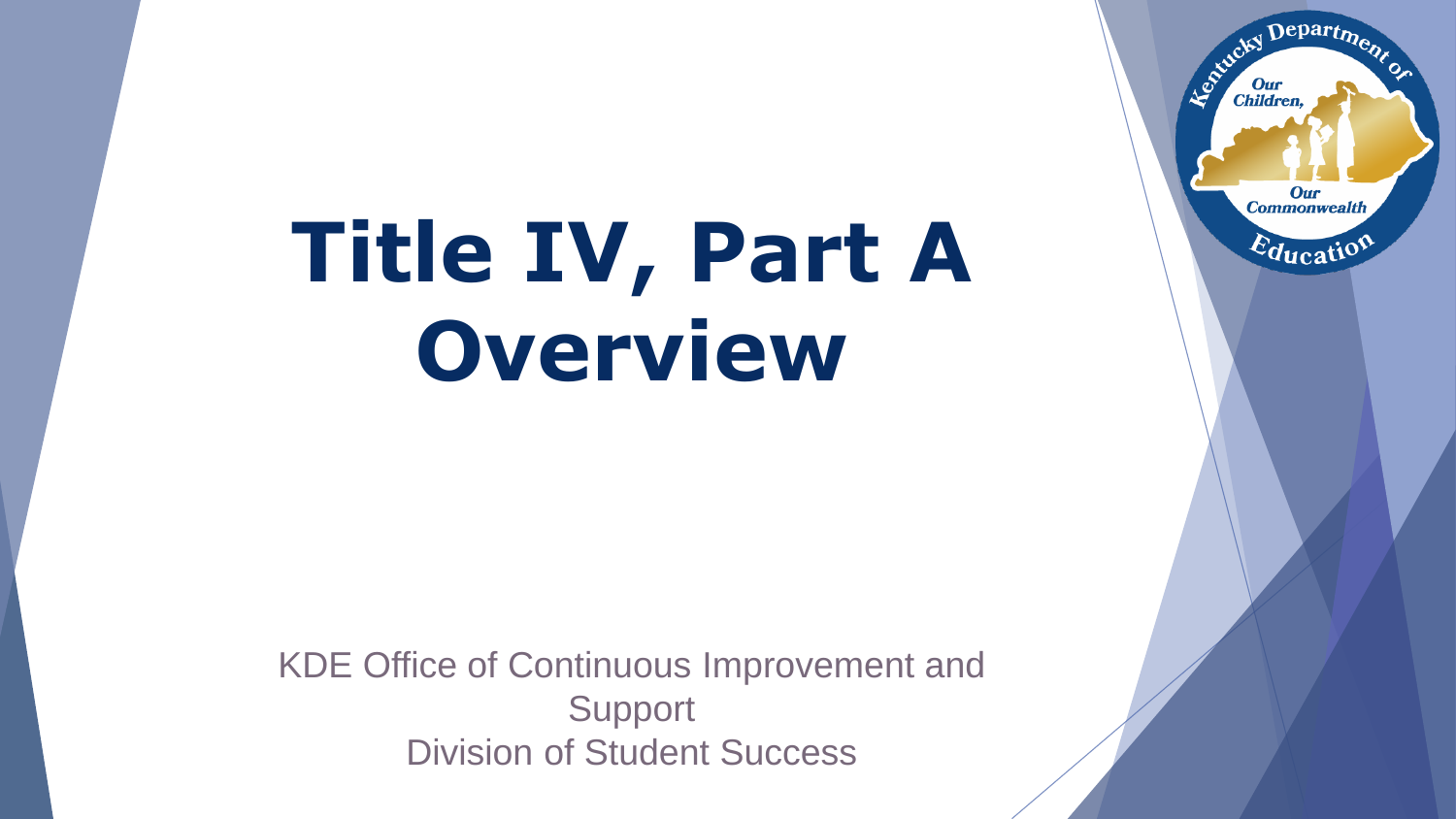## Introduction

- ▶ Title IV, Part A is newly reauthorized in ESSA. Under No Child Left Behind (NCLB), it was known as Safe and Drug-Free Schools. This money was historically focused on school safety and substance abuse prevention in schools. Under ESSA, it is now the Student Support and Academic Enrichment program (SSAE).
- ▶ SSAE officially eliminates the Safe and Drug-Free Schools program. It consolidates more than 20 competitive grant programs previously authorized as part of NCLB into one large fund called a block grant.

 $\mathbf{D}$ epart $\boldsymbol{\eta_2}$ 

Our **Commonwealth** 

 $E_{\text{ducatio}}$ 

Leo<sup>xid</sup>cky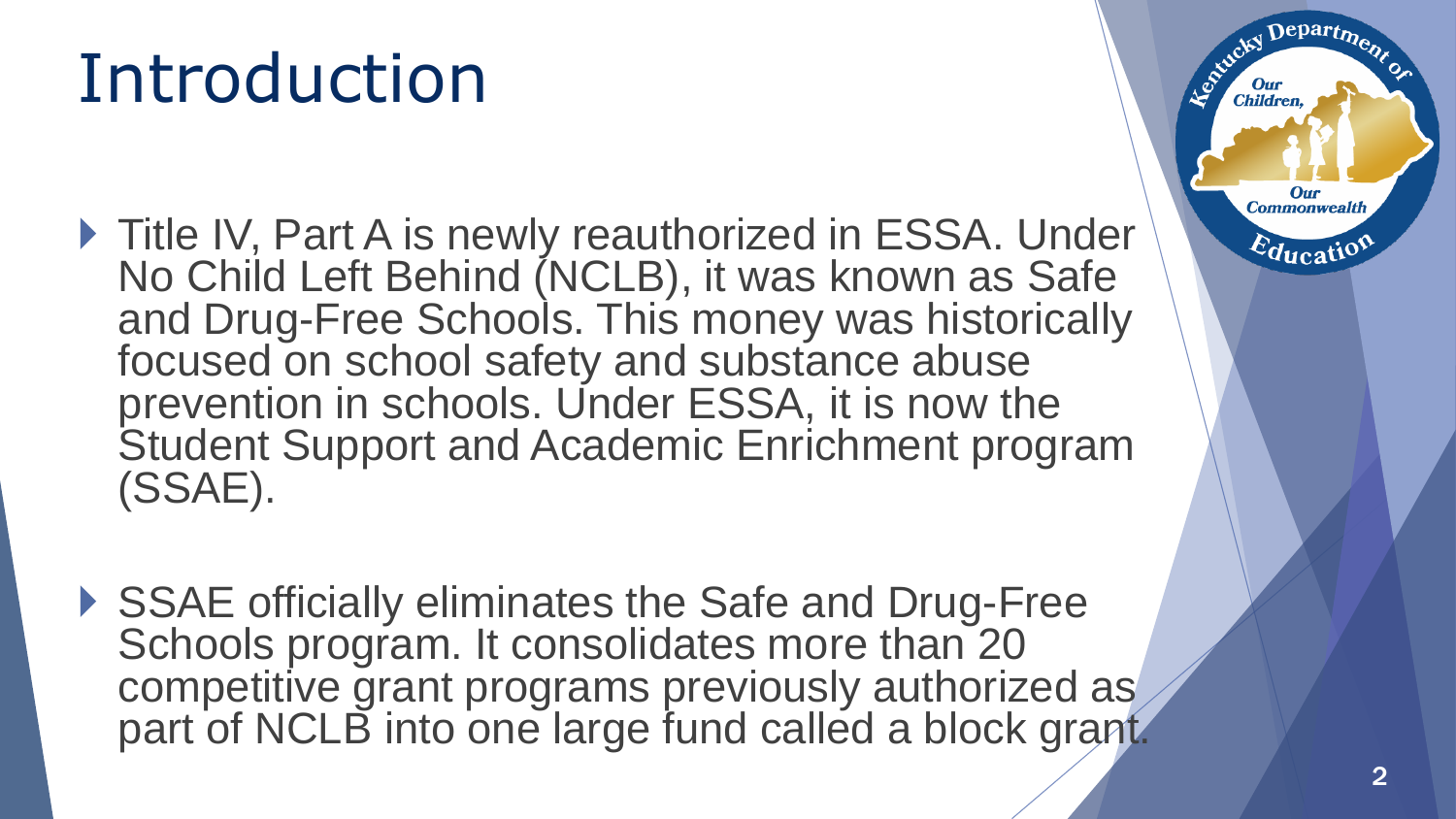## Three Content Areas

- ▶ The purpose of SSAE grants is to improve students' academic achievement by increasing the capacity of states, districts, schools, and communities to:
- ▶ provide all students with access to a well-rounded education;
- ▶ improve school conditions for student learning (safe and healthy students); and
- If improve the use of technology in order to improve academic achievement and digital literacy of all students.

3

 $\pmb{Depart}_{\pmb{D}}$ 

Our **Commonwealth** 

 $E_{\text{ducatio}}$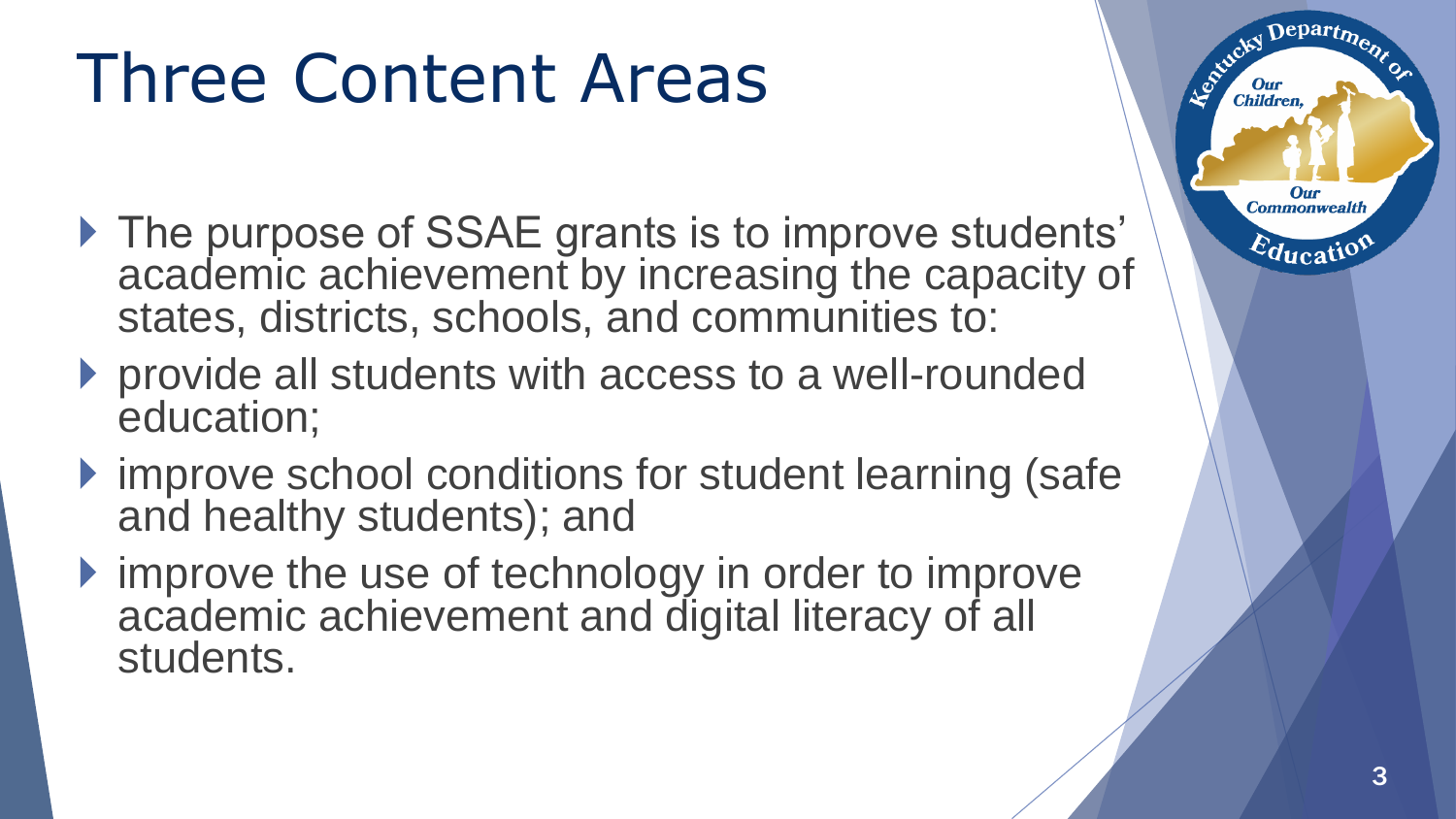## Leveraging Other Funding Resources

- SSAE funds may not be sufficient to independently fund many activities in the three content areas.
- Although these funds may not be used to replace state and local funds, leveraging other federal, state, and local resources in combination with SSAE grant funds is encouraged. For example, the SSAE grant can be used in conjunction with other titles within ESEA to support specific interventions, activities, or services.

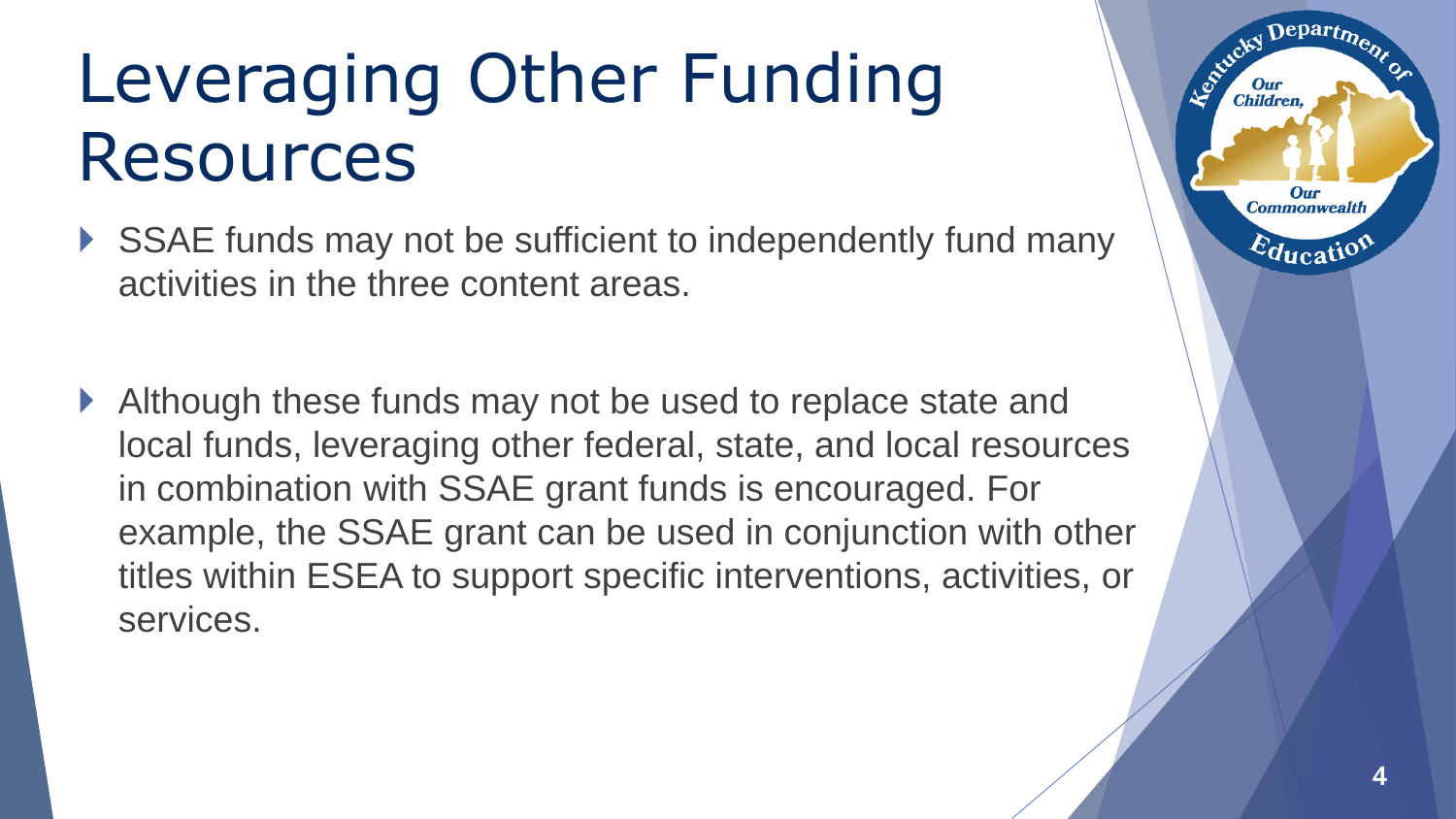### Local Application Information

- Districts must complete the Intent to Participate in GMAP by [the deadline prior to completing the application](http://mediaportal.education.ky.gov/featured/2018/01/applying-for-title-iv-part-a-intent-to-participate/).
- The application is part of the Consolidated application in GMAPs.
- The Fiscal Year 2018 Title IV, Part A application is coming out late, so districts will have until September 2019 to implement programs and spend FY18 money.
- The FY19 Title IV, Part A application will come out with the rest of the Consolidated applications later this year.

Depart<sub>m</sub>

Our **Commonwealth** 

 $E_{\text{ducatio}}$ 

Le Child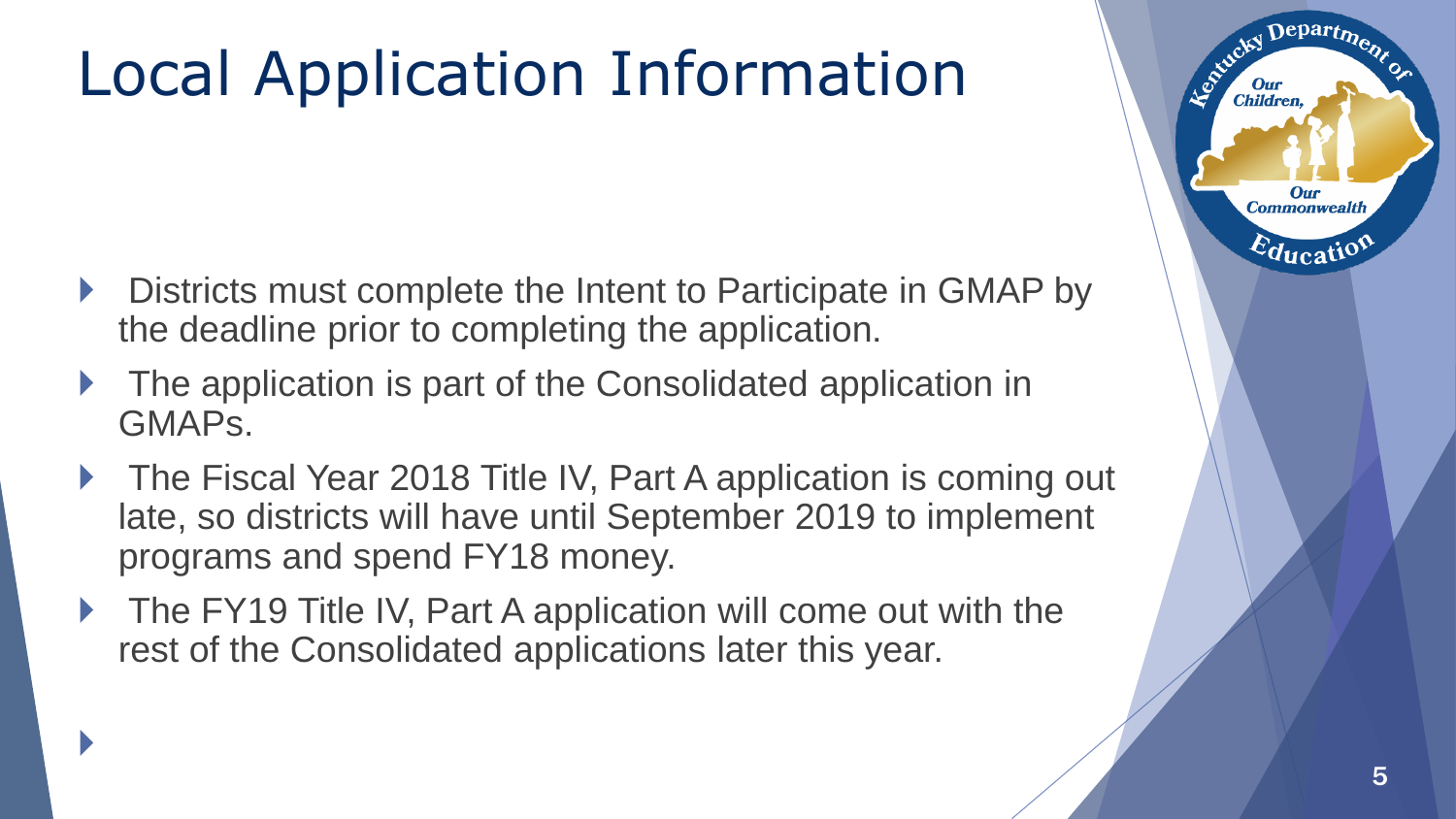### Consortia

- ▶ Districts may form a consortium with other surrounding districts and combine the funds each agency receives to jointly carry out the activities described. Districts are not required to form consortia.
- ▶ Funding for consortia is the sum of allocations between all of its member school districts. Allocations for consortium members are determined by the Title I funding formula.
- Please see the [Title IV, Part A Consortium webinar](http://mediaportal.education.ky.gov/featured/2018/01/applying-for-title-iv-part-a-as-a-consortium/) for more information.

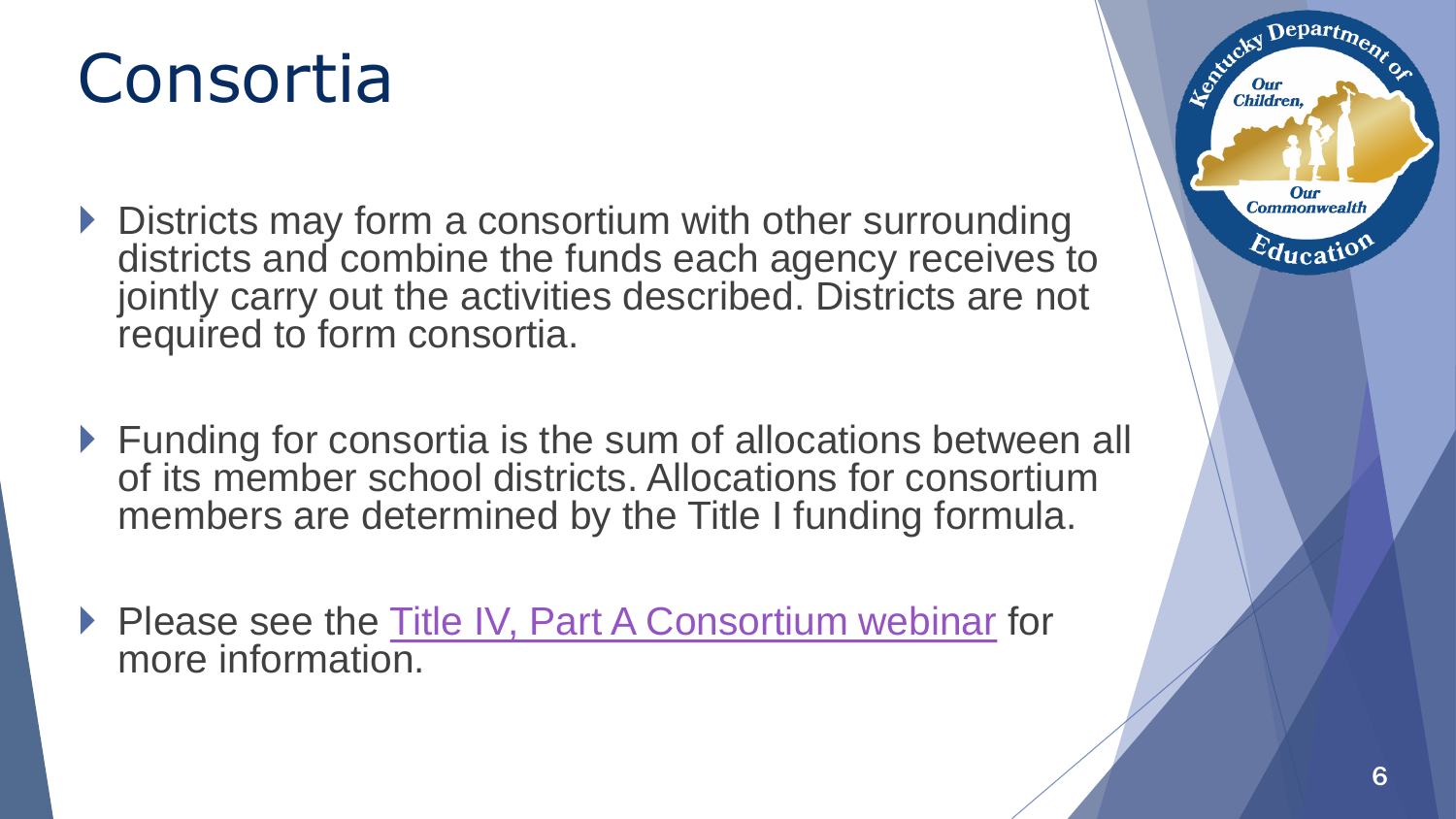## LEA Distribution of Funds

A district or a consortium of districts must prioritize the distribution of funds to schools based on one or more of several factors, including schools that:

- ▶ 1) are among those with the greatest needs (as determined by the LEA);
- ▶ 2) have the highest numbers of students from low-income families;
- ▶ 3) identified as priority or focused schools

 $e$ part $\eta$ 

Our **Commonwealth** 

 $e_{\boldsymbol{d_{\text{ucat}}}}$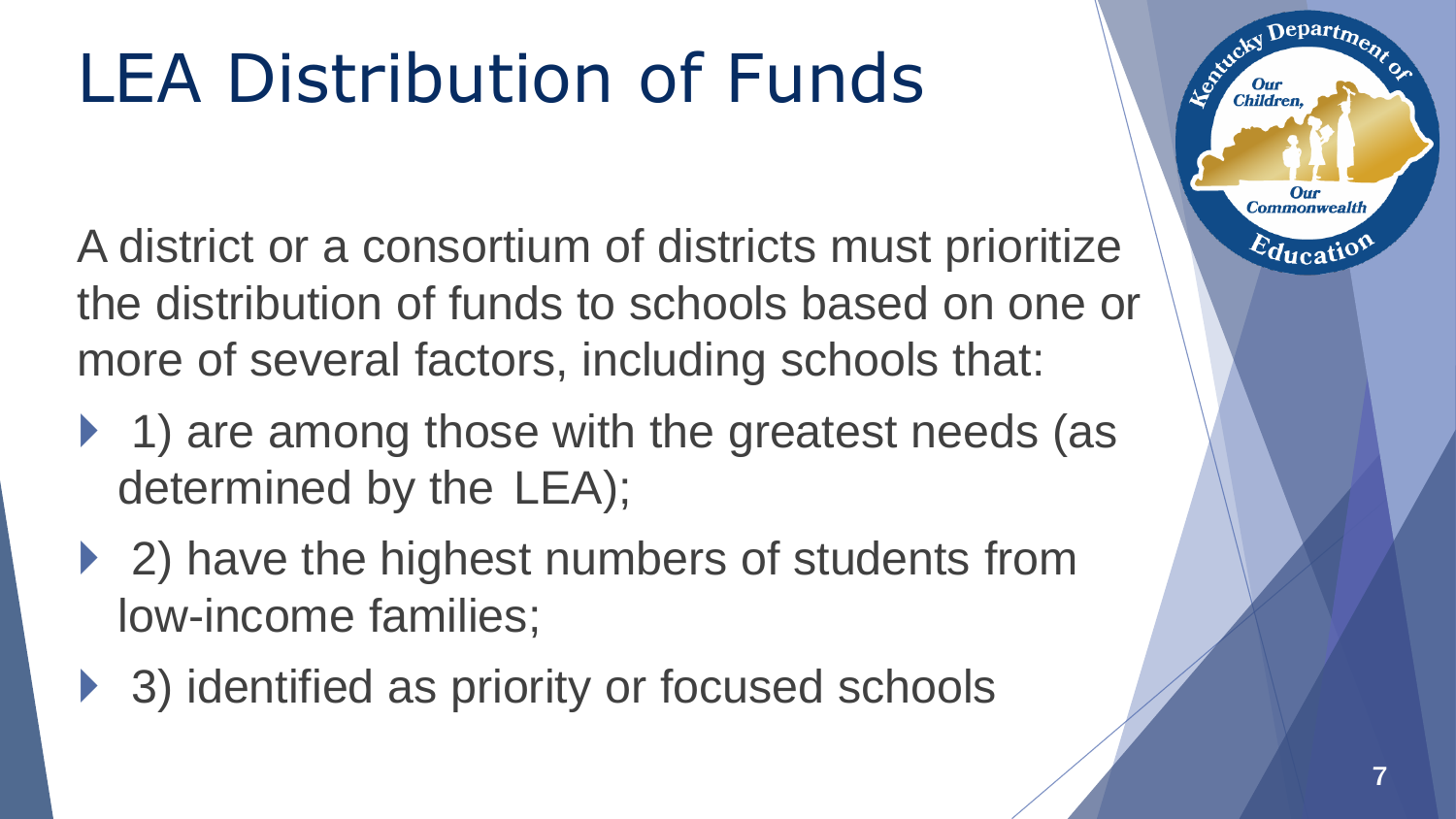### Equitable Services Agreement

ESSA sections 1117 and 8501 requires that timely and meaningful consultation between the LEA and each Nonpublic School occur prior to any decision that affects the opportunities of eligible Non-public School students, teachers, and other educational personnel for equitable services, and shall continue throughout the implementation and assessment of these activities. ESSA also requires the terms of the consultation agreement to be in writing and submitted to the state ombudsman.

epart<sub>m</sub>

Our **Commonwealtl** 

 $E_{\text{ducati}}$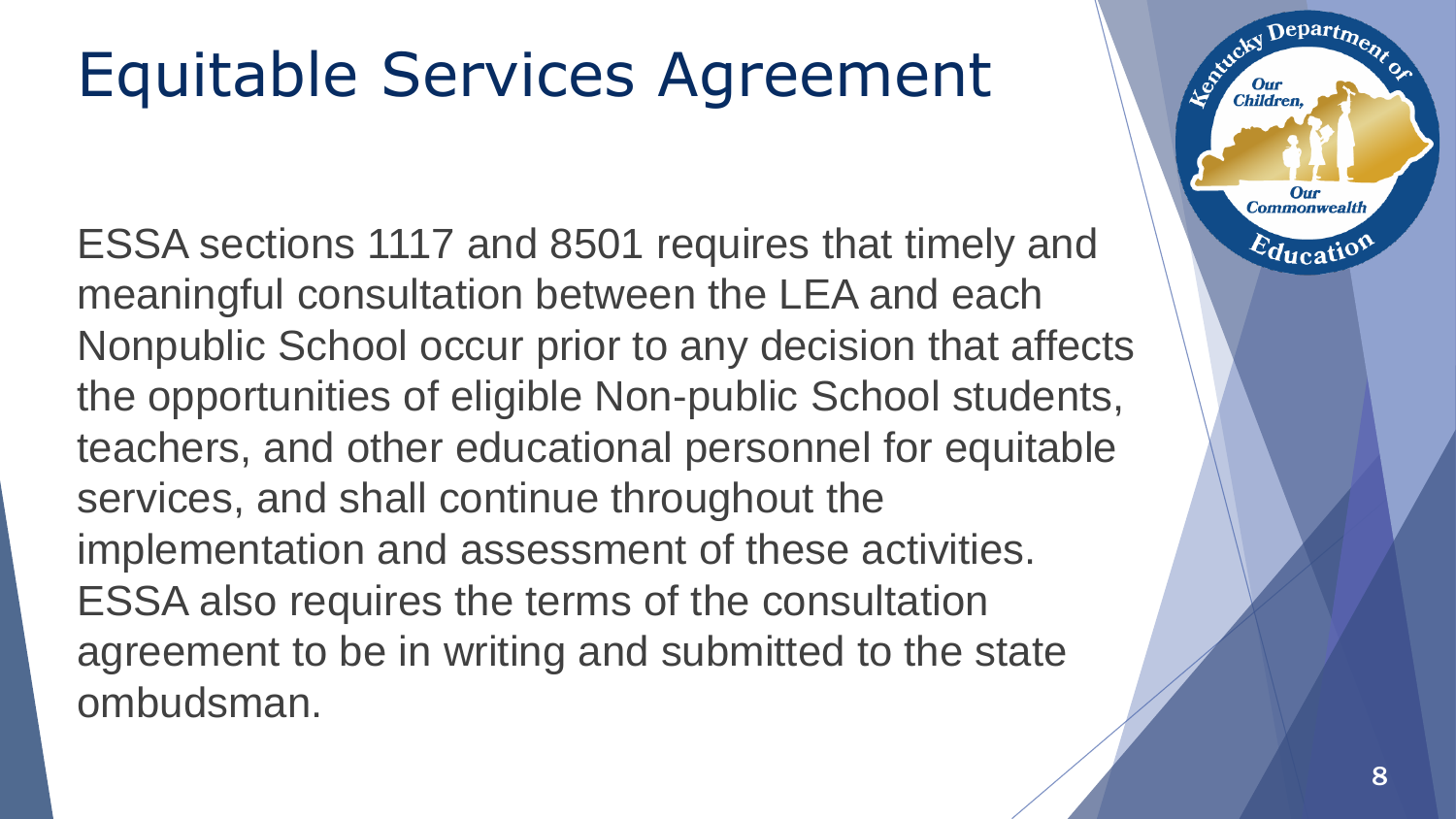## Equitable Services

- ▶ For the 2017-18 academic year, districts are required to fill out the Equitable services section in the GMAP application.
- ▶ For the 2018-19 academic year, districts will need to complete the Equitable Services Consultation Packet that will be sent out to districts at the end of February 2018.

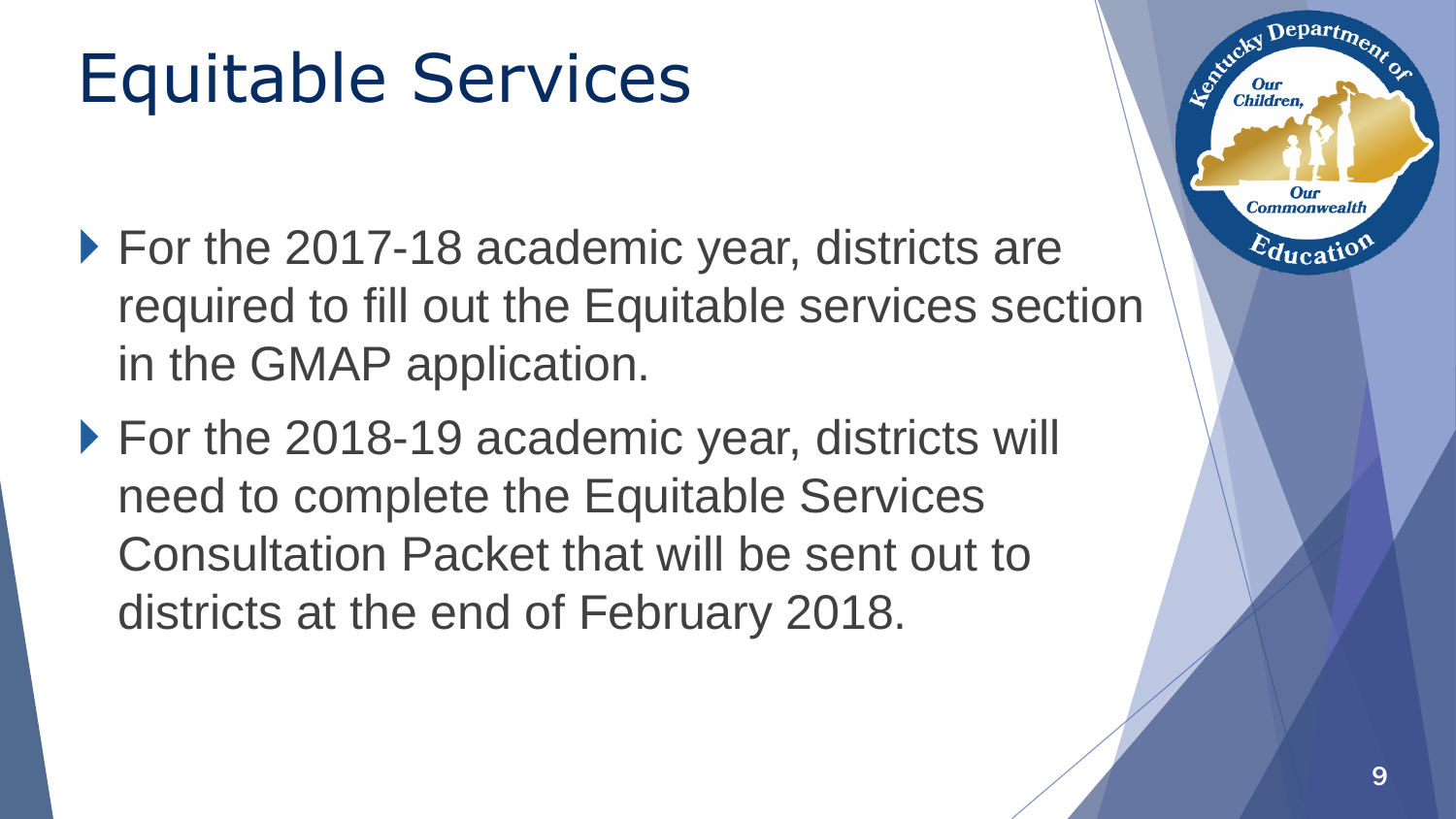### Overview of Local Application Requirements

- During the development of applications at the local level, a district/consortium must consult with stakeholders in the surrounding area.
- ▶ Stakeholders include: parents/guardians, teachers, students, principals or other school leaders, local government representatives, community based organizations (co-ops would fall in this category).
- ▶ Districts or consortia that receive \$30,000 or more must conduct a Comprehensive Needs Assessment



Departme.

Our **Commonwealth** 

 $E_{\text{ducatio}}$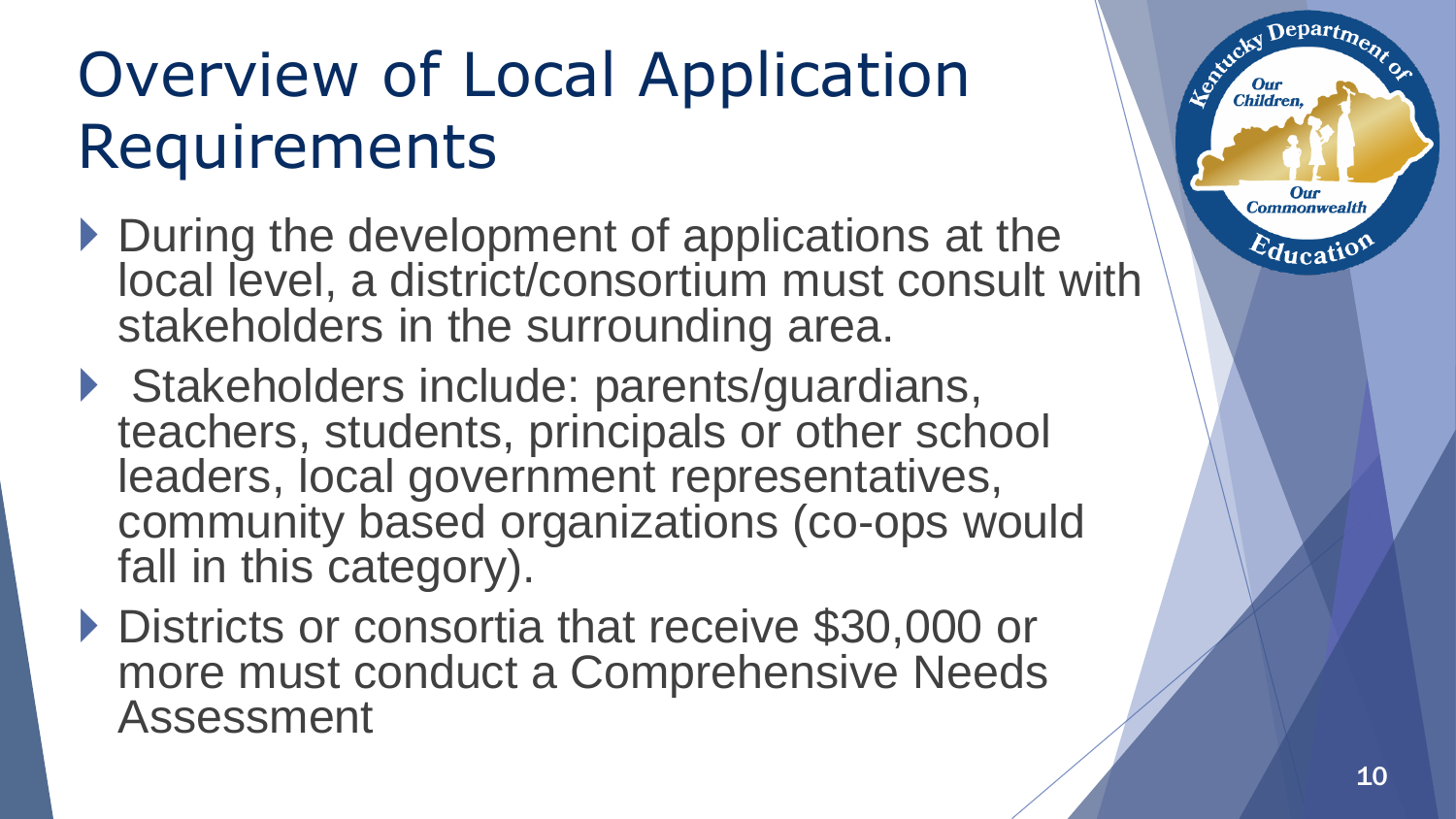## Allocations More Than \$30,000

- Needs assessment required
- At least 20% of funds for activities to support well-rounded educational opportunities;
- ▶ At least 20% of funds for activities to support safe and healthy students;
- A portion of the funds must be spent on technology
	- No more than 15% of the funds for activities to support the effective use of technology can be used on purchasing technology infrastructure. This includes: devices, equipment, software applications, platforms, digital instructional resources and/or other one-time IT purchases
- No more than 2% allowed for administrative costs

 $\mathbf{D}$ epart<sub> $\mathbf{D}$ </sub>

Our **Commonwealth** 

 $E_{\text{ducati}}$ 

Controley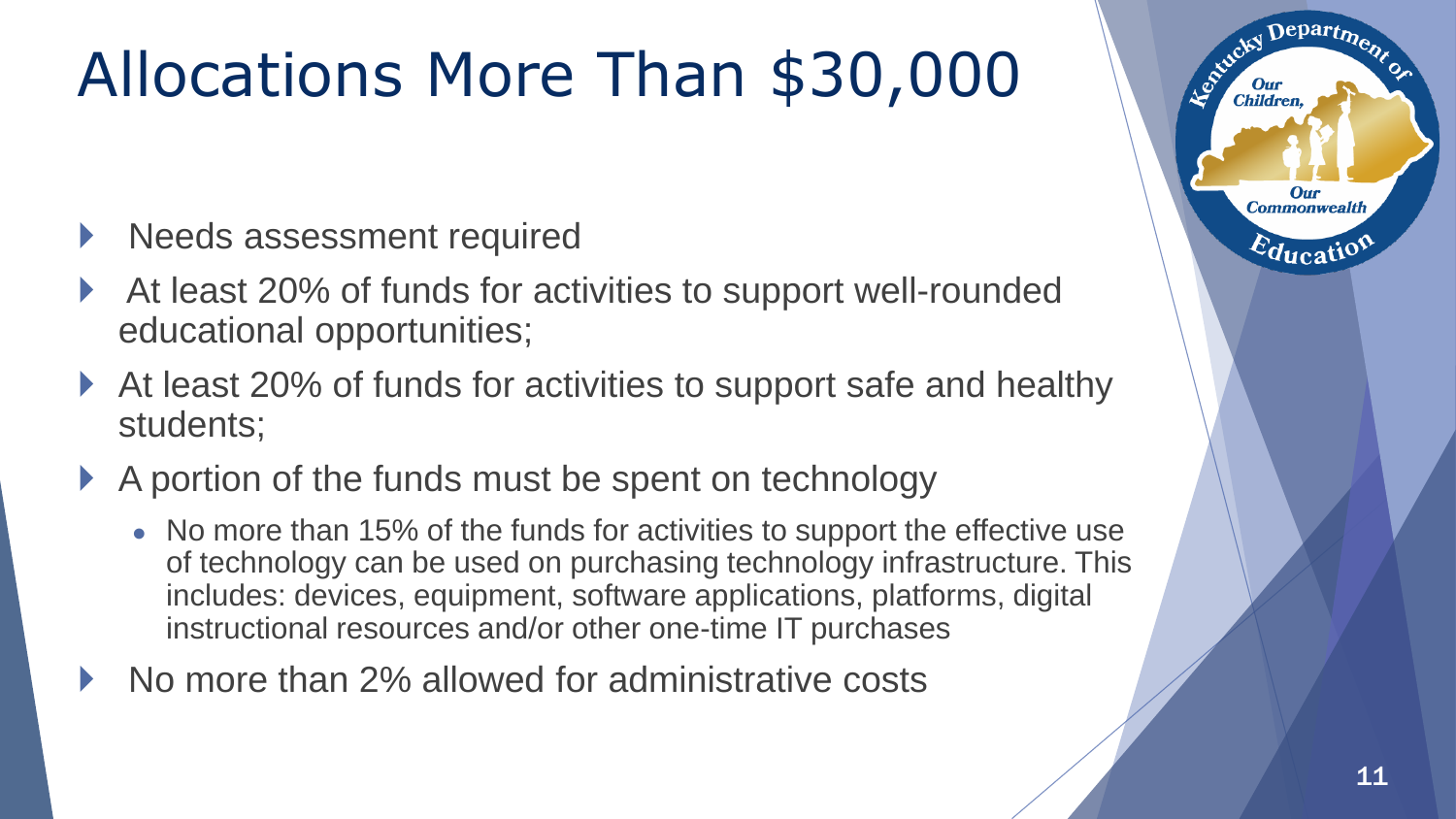#### Comprehensive Needs Assessment

- ▶ ESEA section 4106(d) requires that an LEA receiving an SSAE program allocation of at least \$30,000 must conduct a comprehensive needs assessment prior to receiving its allocation, and subsequent needs assessments at least once every three years, to examine its needs for improvement of:
	- Access to, and opportunities for, a well-rounded education for all students;
	- School conditions for student learning to create a healthy and safe school environment; and
	- Access to personalized learning experiences supported by technology and professional development for the effective use of data and technology.

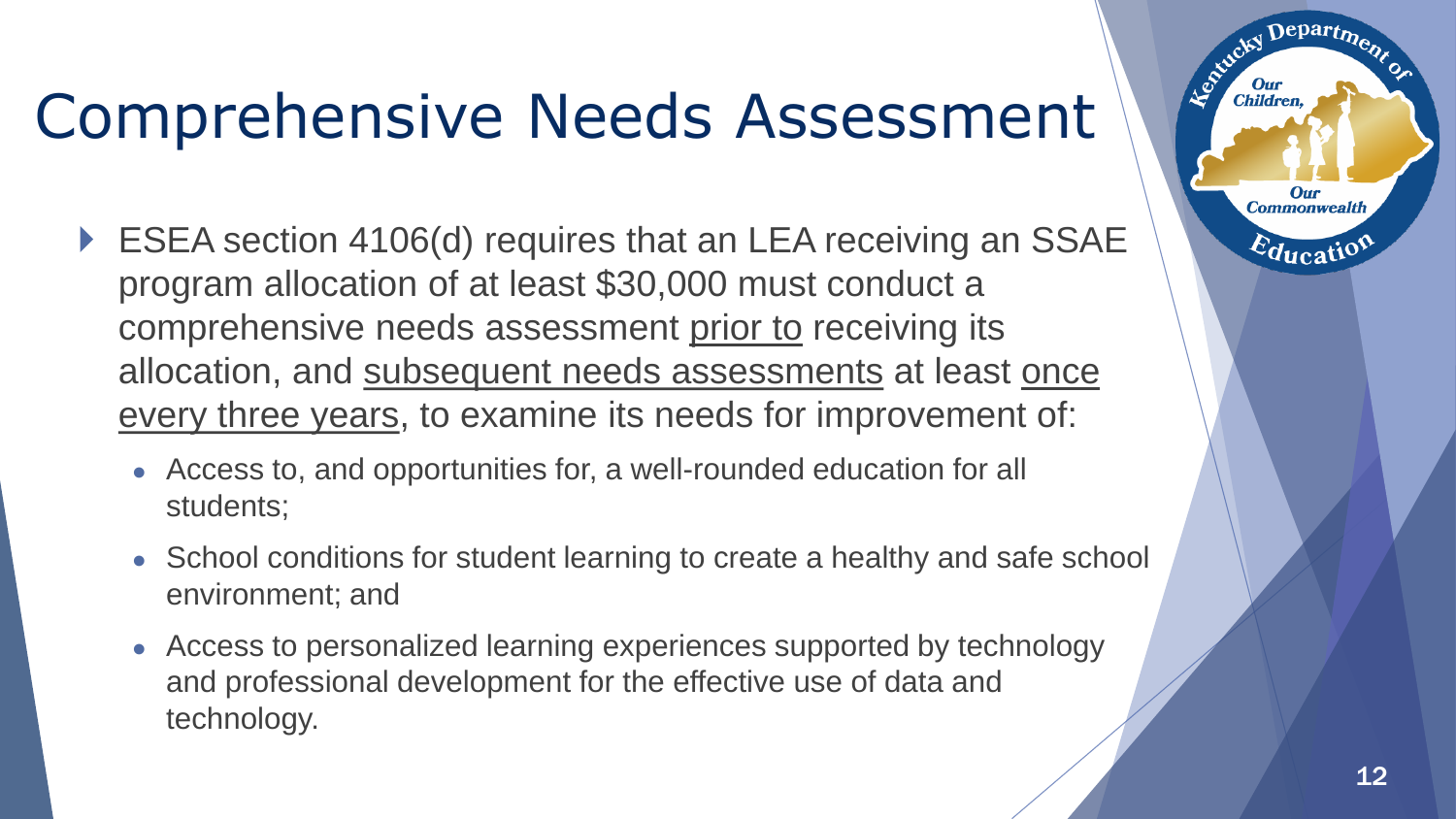#### Comprehensive Needs Assessment

- Components that could be identified in the assessment include specific subjects, activities, or programs that are necessary to ensure students have access to a well-rounded education and a safe and healthy learning environment.
- ▶ Districts should ensure that their unique needs are fully identified and incorporated as appropriate.

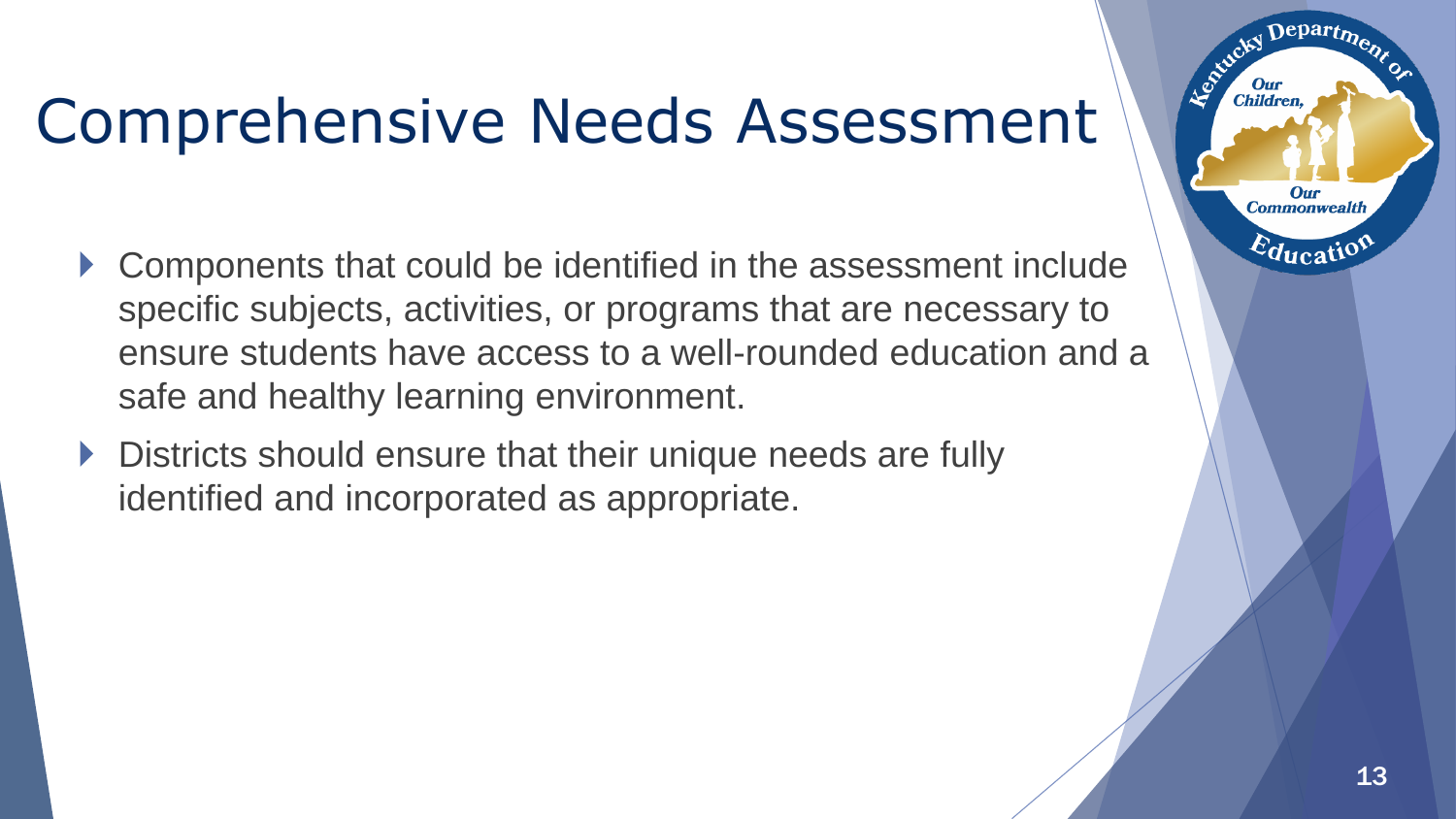### Allocations Less Than \$30,000

- Needs assessment not required
- Specific allocations for safe and healthy students or well-rounded education not required
- Must spend money in at least one of the three program areas
- No more than 15% of funds to support effective use of technology may be used to purchase technology infrastructure
- No more than 2% allowed for administrative costs

 $Depart_{\boldsymbol{D}}$ 

Our **Commonwealth** 

 $E_{\text{ducati}}$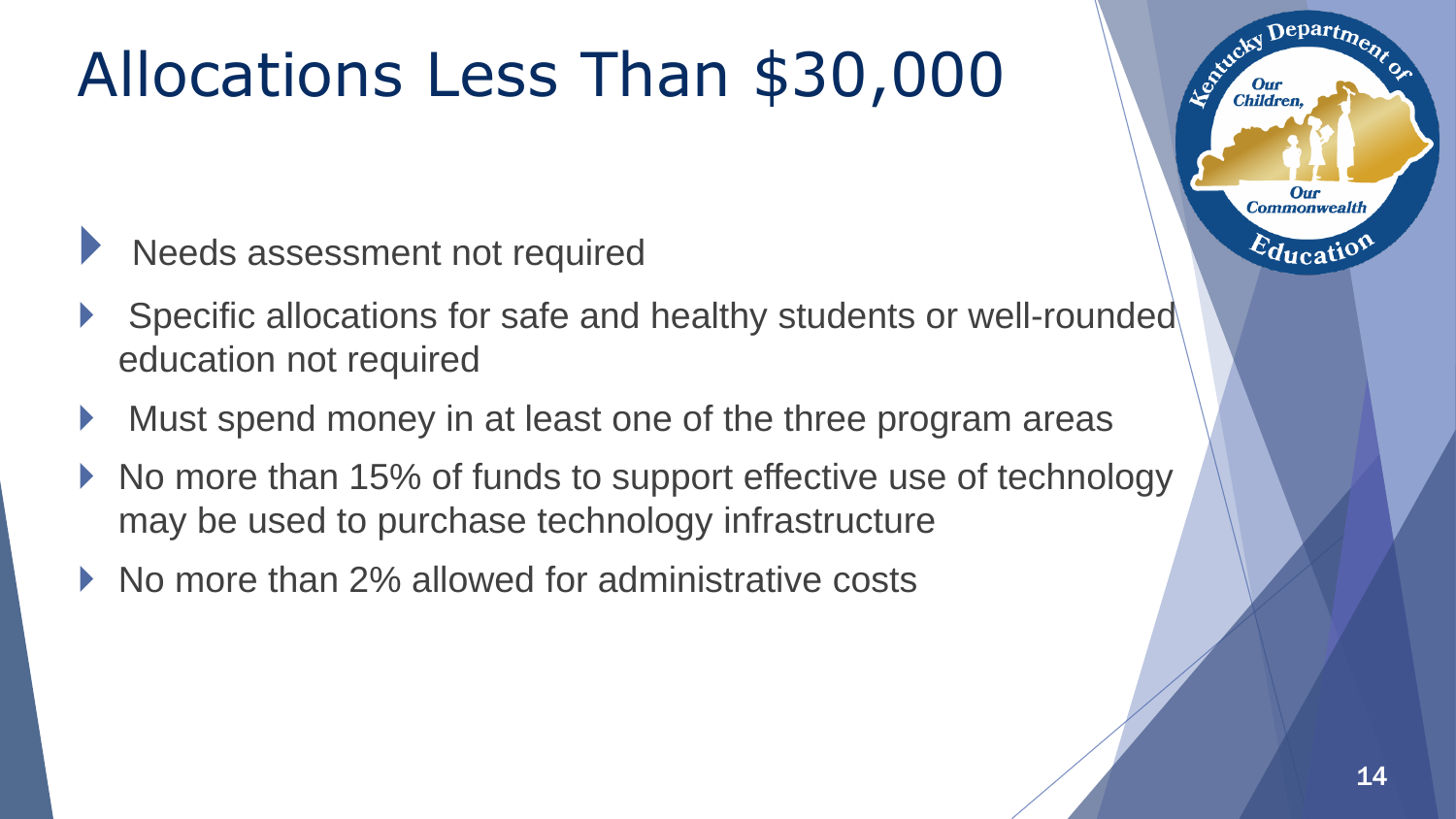## "Supplement, Not Supplant"

- SSAE program funds may be used only to supplement, and not supplant, non-Federal funds that would otherwise be available for activities authorized under the SSAE program (ESEA section 4110).
- ▶ This means that, in general, LEAs may not use SSAE program funds for the cost of activities in the in the three program areas – well-rounded education, safe and healthy students, and technology – if the cost of those activities would have otherwise been paid with State or local funds in the absence of the SSAE program funds.

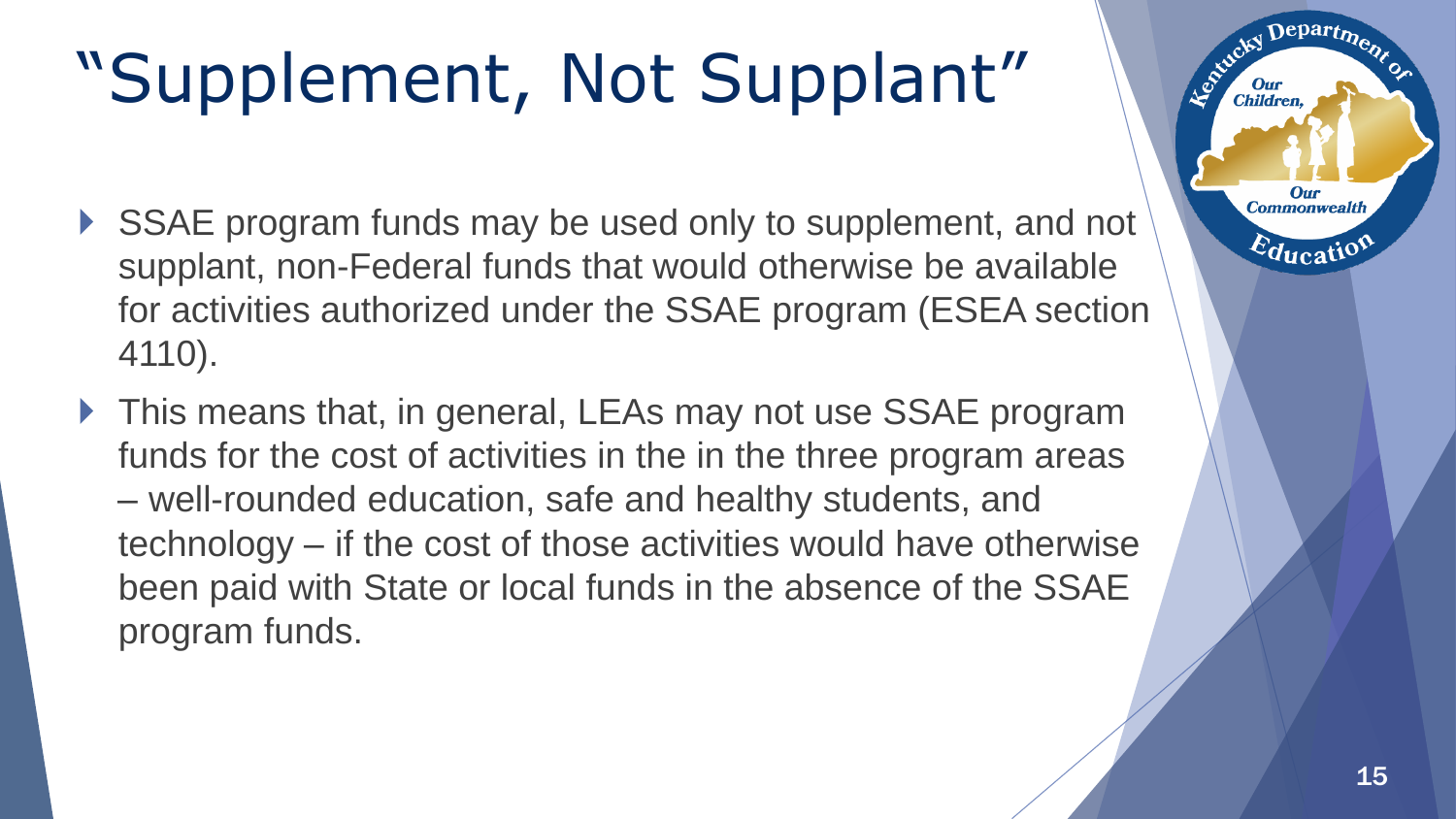## Examples of Well-Rounded Education Activities

- **Science, technology, engineering, and mathematics (STEM)**
- **Music and arts**
- **Foreign language instruction**
- **High school redesign with dual or concurrent enrollment and early college high schools**
- **Civics instruction**
- **College and career counseling**
- **Social emotional learning**
- **Environmental education**
- **Accelerated learning programs**

 $\text{Department}_{\text{D}}$ 

Our **Commonwealth** 

 $E_{\text{ducati}}$ 

Le Child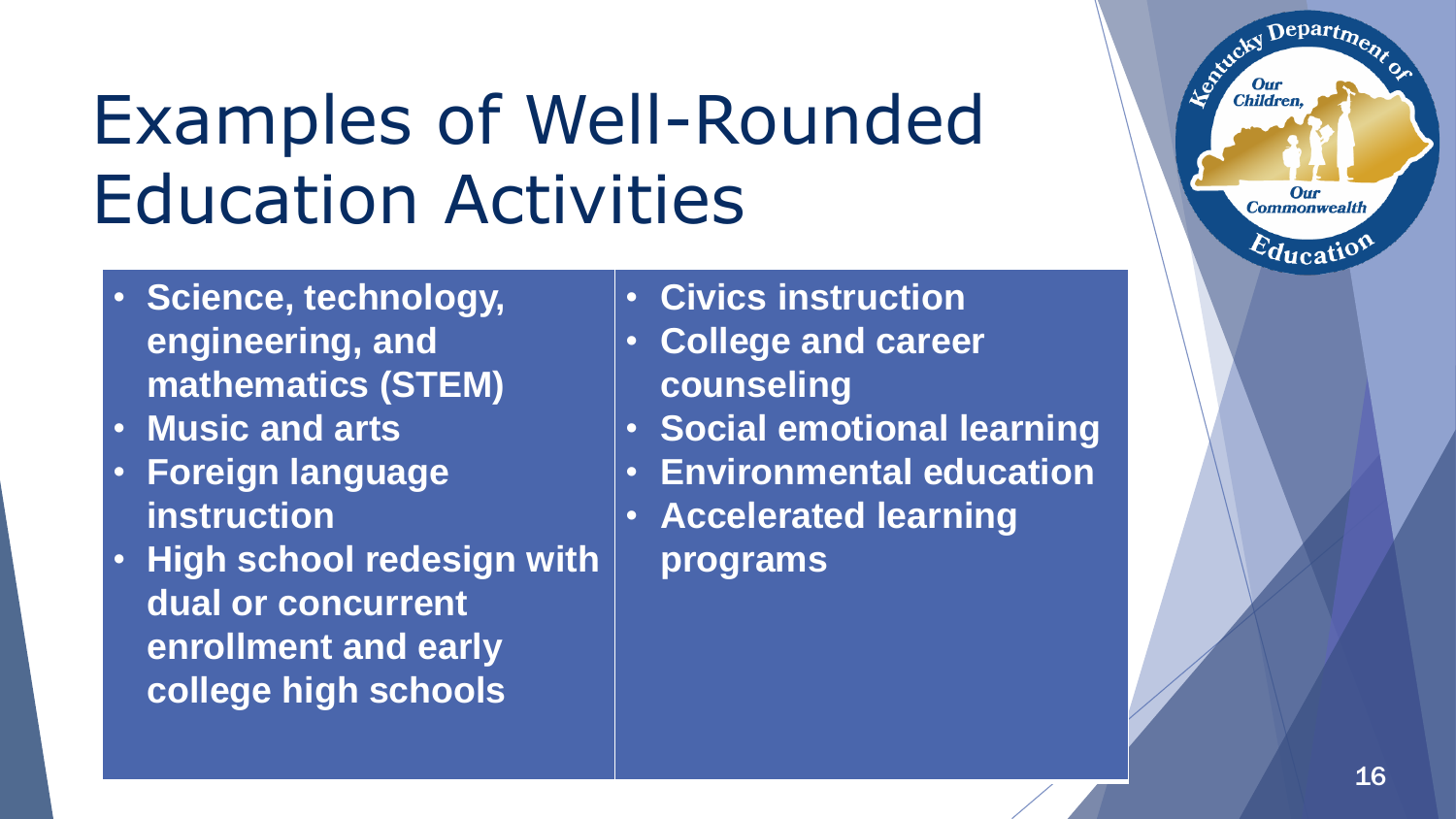## Safe and Healthy Student Activities

- ▶ Coordinated with other schools and community-based services and programs;
- ▶ Foster safe, healthy, supportive, and drug-free environments that support student academic achievement;
- Promote involvement of parents/guardians
- May be conducted in partnership with an institution of higher education, business, nonprofit organization, or communitybased organization.

 $\mathbf{D}$ epart<sub>m</sub>

Our **Commonwealth** 

 $E_{\text{ducati}}$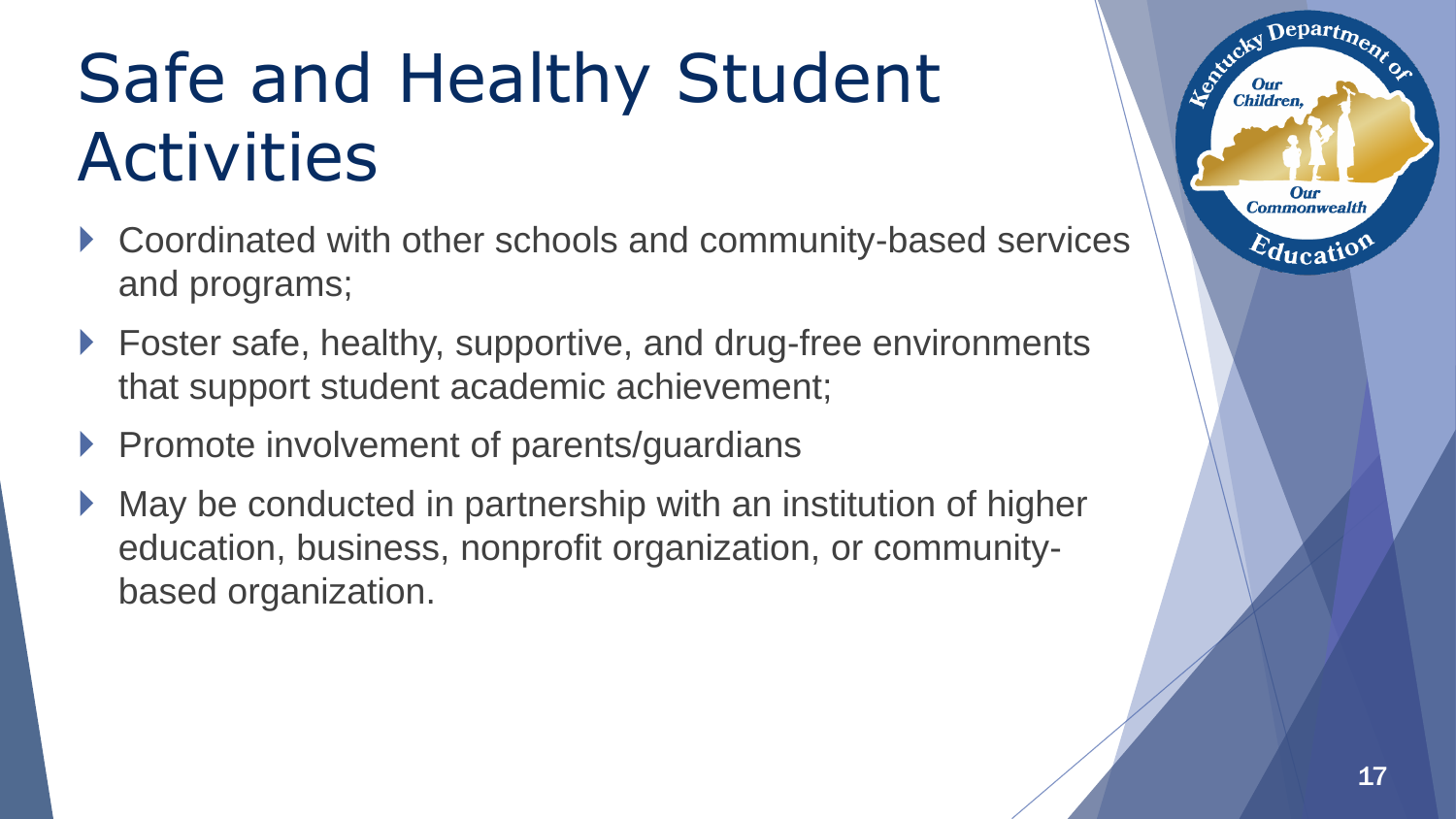## Examples of Safe and Healthy Student Activities

- Bullying prevention
- Relationship-building skills
- Dropout prevention
- Re-entry programs and transition services for justice involved youth
- Drug and violence prevention
- School-based health and mental health services

• **Suicide prevention**

- **Child sexual abuse awareness and prevention**
- **Schoolwide Positive Behavioral Interventions**
- **Trauma-informed classroom management**

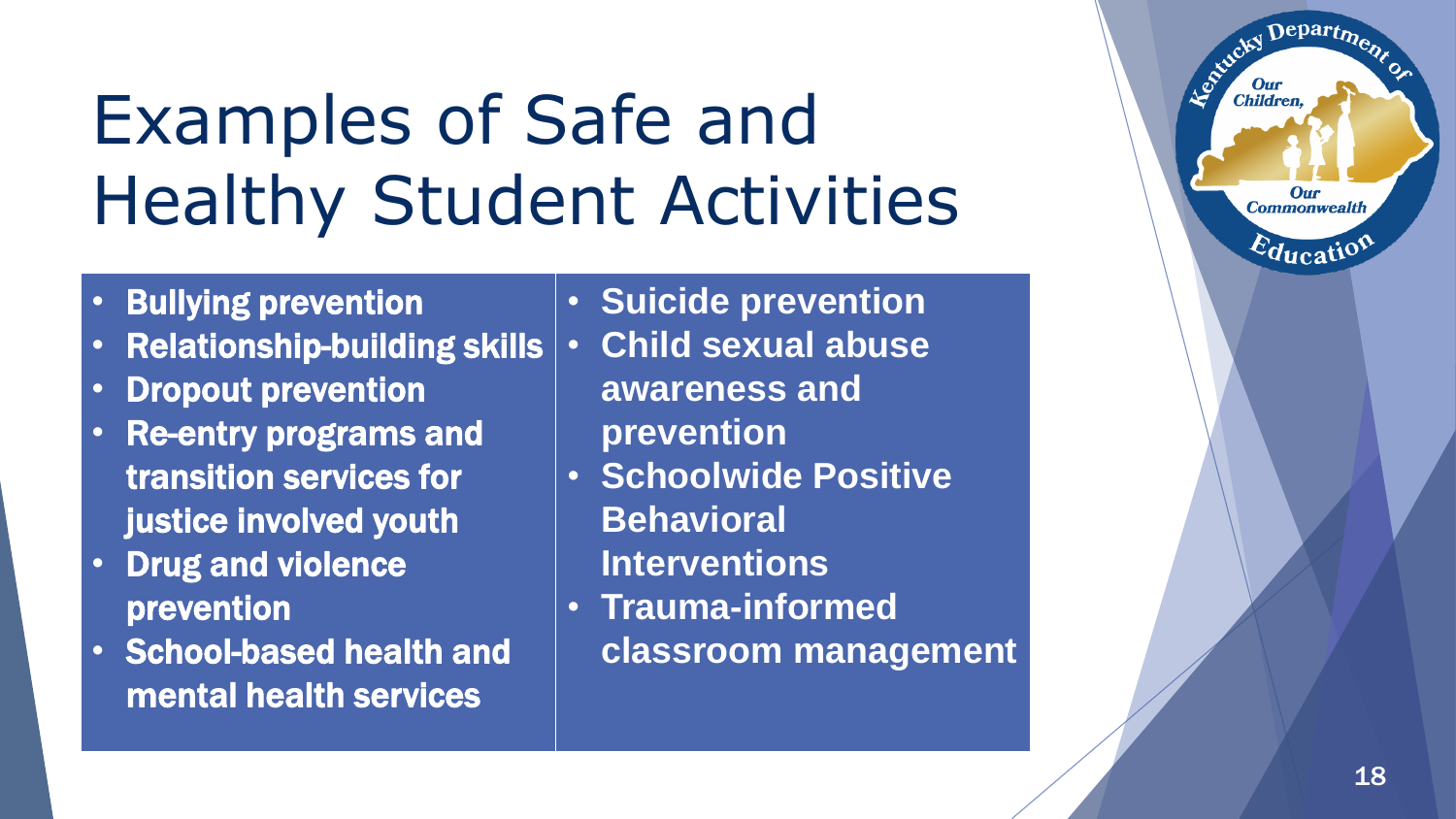## Examples of Effective Use of **Technology**

- **Personalized learning**
- **Blended learning strategies**
- **Technology to increase engagement of English Learner (EL) students**
- **Discover, adapt and share high-quality resources**

• **Specialized or rigorous academic courses using technology, including assistive technology** • **Support professional learning for STEM**



▶ Remember that no more than 15% of funds in this content area may be spent on devices, equipment, software applications, platforms, digital instructional resources and/or other one-time IT purchases.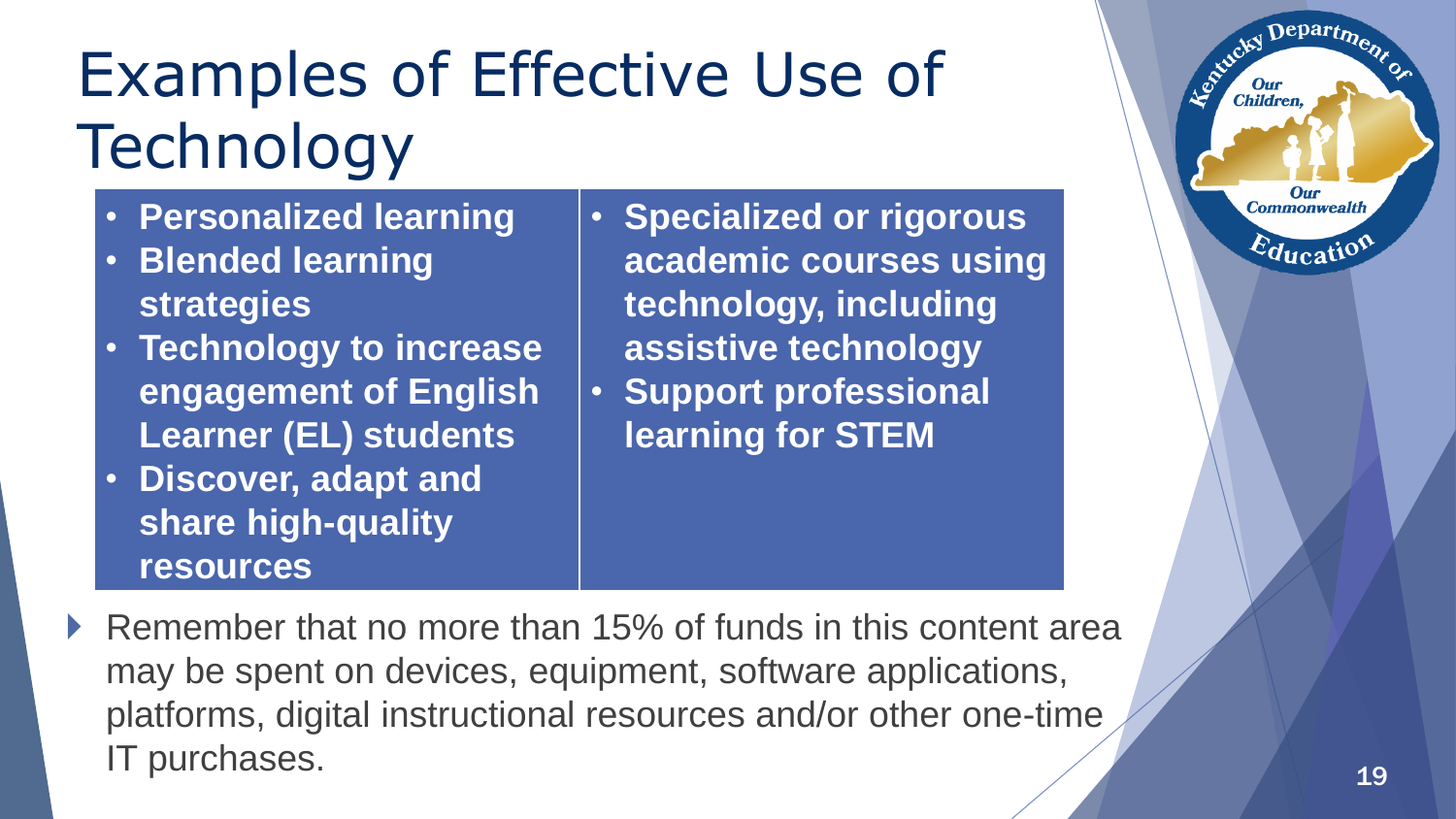### Federal Resources

- ▶ [National Center on Safe Supportive Learning Environments](https://safesupportivelearning.ed.gov/ESSA-TitleIVPartA-SSAE)
- ▶ [Non-Regulatory Guidance for SSAE grants](https://www2.ed.gov/policy/elsec/leg/essa/essassaegrantguid10212016.pdf)